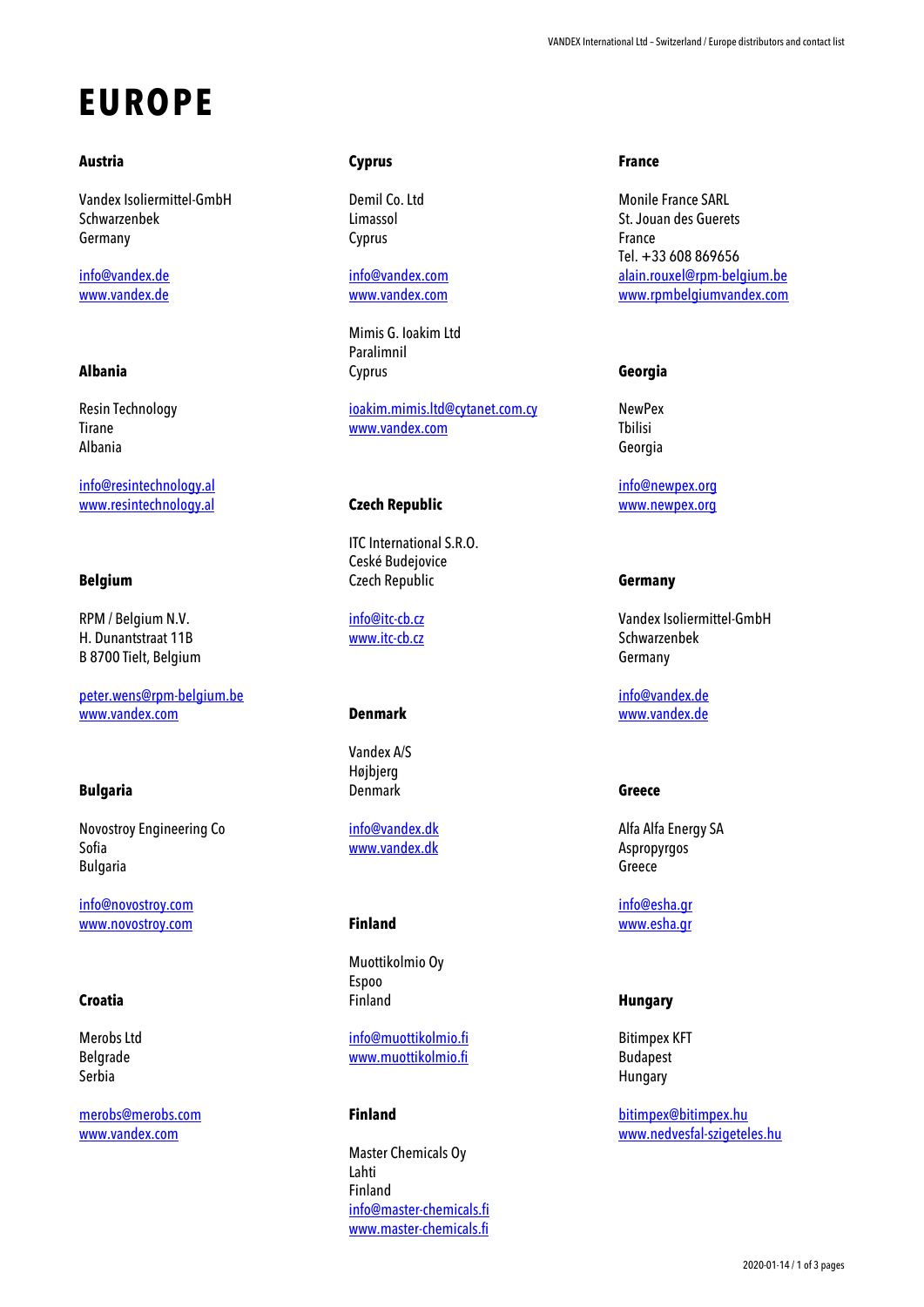## **Ireland**

CCS Complete Coating Services Ltd Cork Ireland

[sales@completecoatingservices.com](mailto:sales@completecoatingservices.com) [www.completecoatingservices.com](http://www.completecoatingservices.com/)

SCB Structural Concrete Bonding Service Ltd Newbridge Co. Kildara Ireland

[info@scbservices.com](mailto:info@scbservices.com) [www.scbservices.com](http://www.scbservices.com/)

## **Italy**

sandtex – Covema Trieste Italy

[welcome@sandtex.it](mailto:welcome@sandtex.it) [www.sandtex.it](http://www.sandtex.it/)

# **Lithuania**

UAB ..ALTIS LTD" Kaunas Lithuania

[prekyba@altis.lt](mailto:prekyba@altis.lt) [www.altis.lt](http://www.altis.lt/)

#### **Luxemburg**

RPM / Belgium N.V. H. Dunantstraat 11B B 8700 Tielt, Belgium

[peter.wens@rpm-belgium.be](mailto:peter.wens@rpm-belgium.be) [www.vandex.com](http://www.vandex.com/)

#### **Netherlands**

RPM / Belgium N.V. H. Dunantstraat 11B B 8700 Tielt, Belgium

[peter.wens@rpm-belgium.be](mailto:peter.wens@rpm-belgium.be) [www.vandex.com](http://www.vandex.com/)

# **Norway**

Vanntett Betong AS Nesodden Norway

[info@vanntett.no](mailto:info@vanntett.no) [www.vanntett.no](http://www.vanntett.no/)

#### **Poland**

SOLEO Waterproofing Group Spółka z o.o. Sosnowiec Poland

[info@vandex.pl](mailto:info@vandex.pl) [www.vandex.pl](http://www.vandex.pl/)

# **Portugal**

Redecor Alcochete Portugal

[redecor@redecor.net](mailto:redecor@redecor.net) [www.redecor.pt](http://www.redecor.pt/)

#### **Romania**

Vandis S.R.L Bucharest Romania

[office@vandis.ro](mailto:office@vandis.ro) [www.vandis.ro](http://www.vandis.ro/)

#### **Russia**

Vandex International Ltd Solothurn Switzerland

[info@vandex.com](mailto:info@vandex.com) [www.vandex.com](http://www.vandex.com/)

## **Serbia / Montenegro**

Merobs Ltd Belgrade Serbia

[merobs@merobs.com](mailto:merobs@merobs.com) [www.vandex.com](http://www.vandex.com/)

#### **Slovakia**

Stavan s.r.o. Kosice Slovakia

[kosice@stavansk.sk](mailto:kosice@stavansk.sk) [www.stavansk.sk](http://www.stavansk.sk/)

# **Slovenia**

Eko Lux d.o.o. Medlog 15 3000 Celje

[seic@seic.it](mailto:seic@seic.it) [www.ekolux.si](http://www.ekolux.si/)

## **Spain**

VANDEX Office Spain

Tel: +34 609 22 41 29 [philip.devos@rpm-belgium.be](mailto:philip.devos@rpm-belgium.be) [www.vandex.es](http://www.vandex.es/)